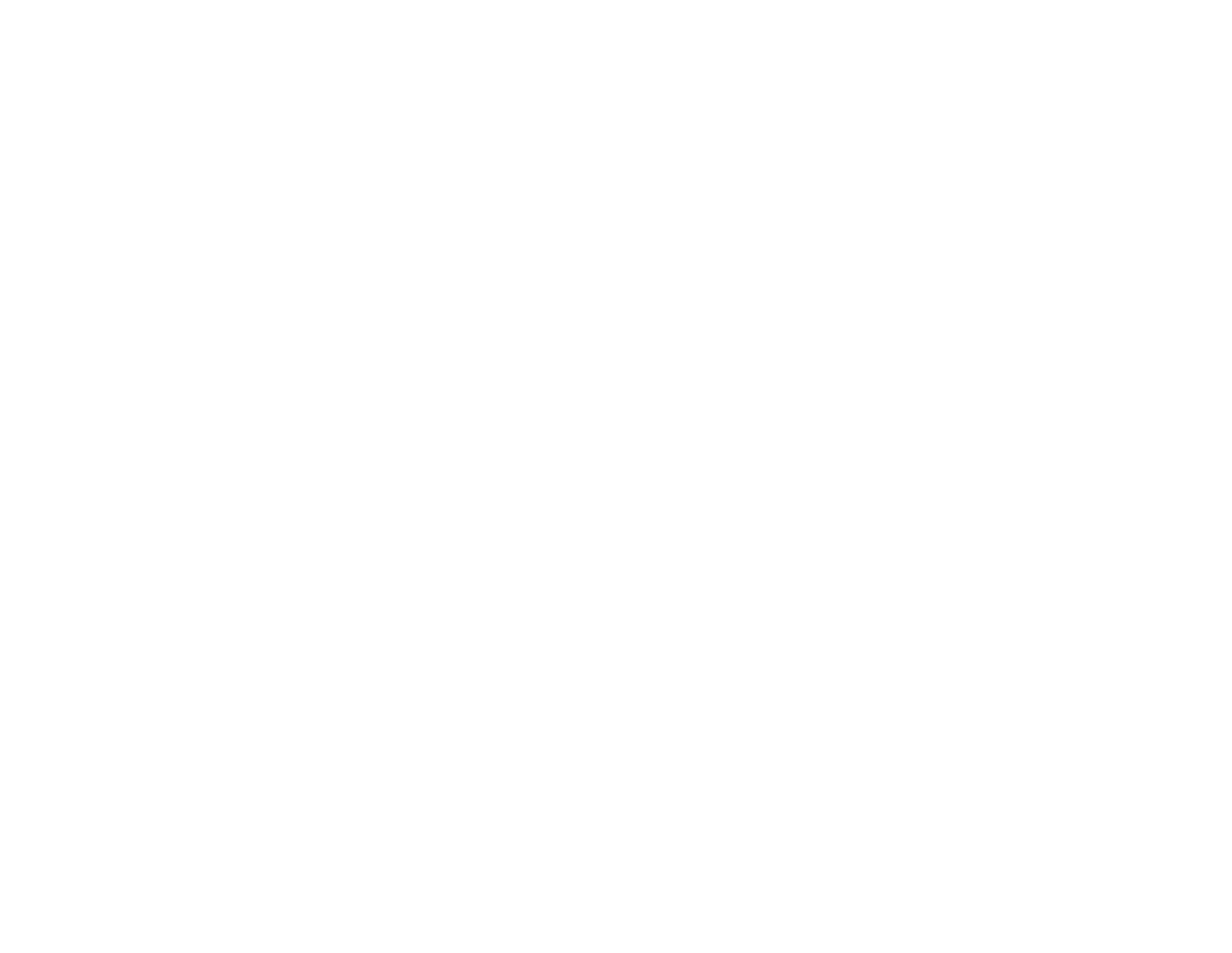## **2014 Hunting Incident Summary**

| <b>NON-FATAL INCIDENTS</b><br>$\overline{\mathbf{4}}$ |  |  |
|-------------------------------------------------------|--|--|
| <b>BREAKDOWN</b>                                      |  |  |
| Victim's Age                                          |  |  |
| Under 12<br>$\boldsymbol{0}$                          |  |  |
| 12 to 15<br>$\boldsymbol{0}$                          |  |  |
| 16 to 21<br>$\boldsymbol{0}$                          |  |  |
| 22 to 30<br>$\mathbf{1}$                              |  |  |
| $\overline{2}$<br>31 to 40                            |  |  |
| 3<br>41 and over                                      |  |  |
| $\boldsymbol{0}$<br>Unknown                           |  |  |
| <b>TOTAL</b><br>6                                     |  |  |
| <b>Game Hunted</b>                                    |  |  |
| 5<br>Pheasant                                         |  |  |
| Pronghorn<br>$\mathbf{1}$                             |  |  |
|                                                       |  |  |
|                                                       |  |  |
|                                                       |  |  |
| <b>TOTAL</b><br>6                                     |  |  |
|                                                       |  |  |

One of the six incidents was self-inflicted.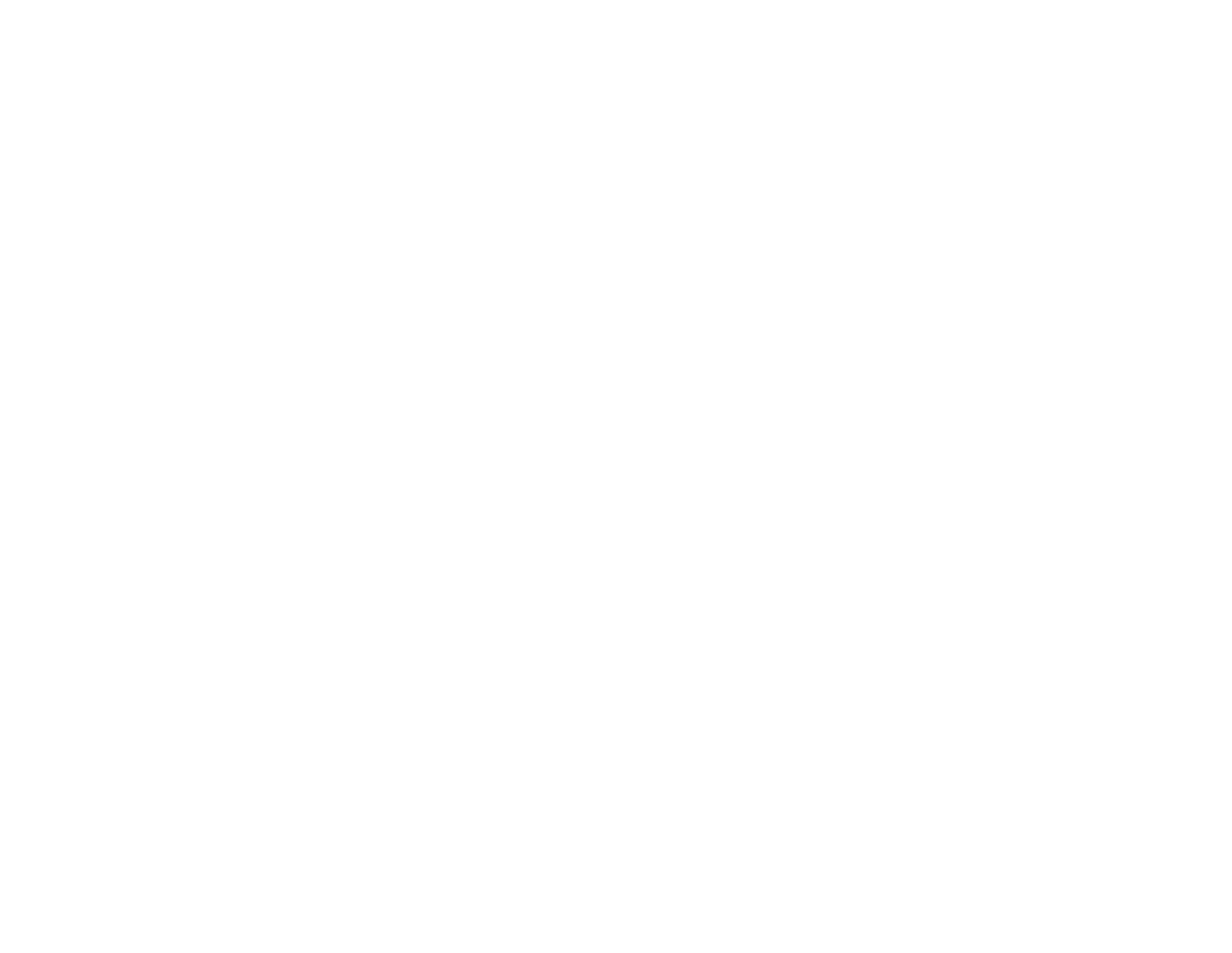| <b>NON-FATAL</b>                              |                                                                                                                                                                                                                                                                                                                                                                           |                               |                        |                                           |                              |  |
|-----------------------------------------------|---------------------------------------------------------------------------------------------------------------------------------------------------------------------------------------------------------------------------------------------------------------------------------------------------------------------------------------------------------------------------|-------------------------------|------------------------|-------------------------------------------|------------------------------|--|
| VICTIM'S<br>AGE & SEX                         | HUNTER EDUCATION<br><b>TRAINED</b>                                                                                                                                                                                                                                                                                                                                        | <b>FIREARM</b><br><b>USED</b> | SHOOTER'S<br>AGE & SEX | <b>HUNTER EDUCATION</b><br><b>TRAINED</b> | <b>GAME</b><br><b>HUNTED</b> |  |
| 61 year-old<br>Male                           | Yes                                                                                                                                                                                                                                                                                                                                                                       | Shotgun                       | Unknown                | Unknown                                   | Pheasant                     |  |
| <b>Remarks:</b>                               | The victim was guiding nine hunters and was standing on a small hill within 60-80 yards of the hunters watching to identify<br>locations of birds as they were shot. Some pheasants flushed and all of the hunters began shooting. The victim was struck in<br>the left eye, hands and thigh by several shotgun pellets. The victim has lost most vision in his left eye. |                               |                        |                                           |                              |  |
| <b>Possible Cause:</b>                        | Failure to check beyond target                                                                                                                                                                                                                                                                                                                                            |                               |                        |                                           |                              |  |
| <b>Location of Incident: Cache County</b>     |                                                                                                                                                                                                                                                                                                                                                                           |                               |                        |                                           |                              |  |
| 34 year-old<br>Male                           | Yes                                                                                                                                                                                                                                                                                                                                                                       | Shotgun                       | Self-inflicted         |                                           | Pheasant                     |  |
| <b>Remarks:</b>                               | The victim was hunting pheasants when a pheasant flushed he took a shot and the shotgun blew apart at the forearm which was<br>held in his left hand. The flesh and muscle between his thumb and index finger was blown away. No bones were broken.                                                                                                                       |                               |                        |                                           |                              |  |
| <b>Possible Cause:</b>                        | Defective firearm/Obstruction in barrel                                                                                                                                                                                                                                                                                                                                   |                               |                        |                                           |                              |  |
| <b>Location of Incident: Box Elder County</b> |                                                                                                                                                                                                                                                                                                                                                                           |                               |                        |                                           |                              |  |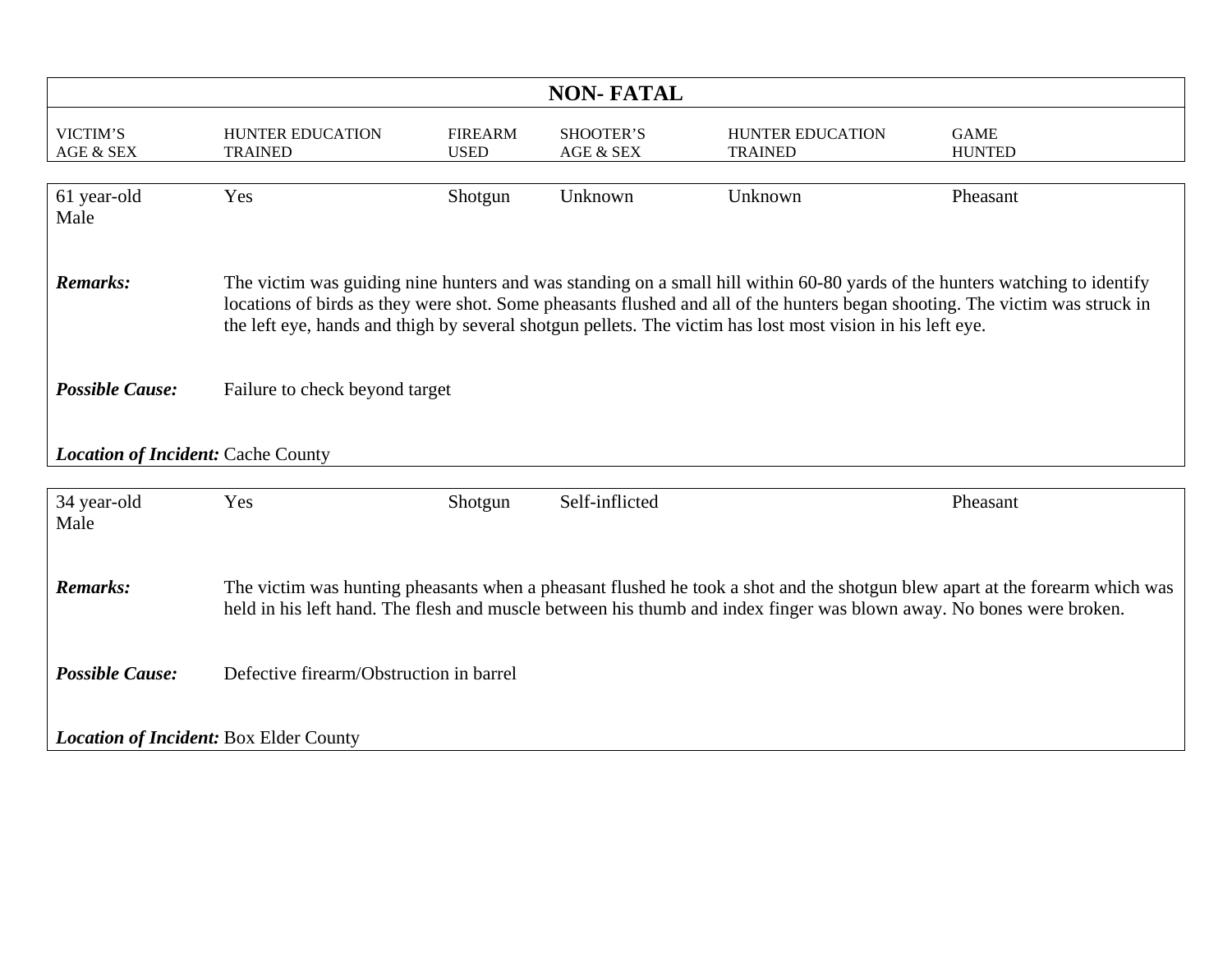| <b>NON-FATAL</b>                          |                                                                                                                                                                                                                                                                       |                               |                               |                                           |                              |  |  |
|-------------------------------------------|-----------------------------------------------------------------------------------------------------------------------------------------------------------------------------------------------------------------------------------------------------------------------|-------------------------------|-------------------------------|-------------------------------------------|------------------------------|--|--|
| VICTIM'S<br>AGE & SEX                     | <b>HUNTER EDUCATION</b><br><b>TRAINED</b>                                                                                                                                                                                                                             | <b>FIREARM</b><br><b>USED</b> | <b>SHOOTER'S</b><br>AGE & SEX | <b>HUNTER EDUCATION</b><br><b>TRAINED</b> | <b>GAME</b><br><b>HUNTED</b> |  |  |
| 24 year-old<br>Male                       | Yes                                                                                                                                                                                                                                                                   | Shotgun                       | 11 years-old<br>Male          | Yes                                       | Pheasant                     |  |  |
| <b>Remarks:</b>                           | The hunters were hunting pheasants when a bird flushed, the shooter swung on the bird and fired. The victim was out of sight<br>and was struck in the head and chest with eight pellets.                                                                              |                               |                               |                                           |                              |  |  |
| <b>Possible Cause:</b>                    | Victim covered by shooter swinging on game                                                                                                                                                                                                                            |                               |                               |                                           |                              |  |  |
| <b>Location of Incident: Cache County</b> |                                                                                                                                                                                                                                                                       |                               |                               |                                           |                              |  |  |
|                                           |                                                                                                                                                                                                                                                                       |                               |                               |                                           |                              |  |  |
| 38 year-old<br>Male                       | Unknown                                                                                                                                                                                                                                                               | Shotgun                       | Unknown                       |                                           | Pheasant                     |  |  |
| <b>Remarks:</b>                           | The victim and a co-worker were walking through a parking lot at their place of employment. Adjacent to the parking lot is a<br>large vacant area with trees, brush and tall grass. The victim was grazed in the neck by one shotgun pellet. The injury was<br>minor. |                               |                               |                                           |                              |  |  |
| <b>Possible Cause:</b>                    | Victim out of sight of shooter.                                                                                                                                                                                                                                       |                               |                               |                                           |                              |  |  |
| <b>Location of Incident: Utah County</b>  |                                                                                                                                                                                                                                                                       |                               |                               |                                           |                              |  |  |